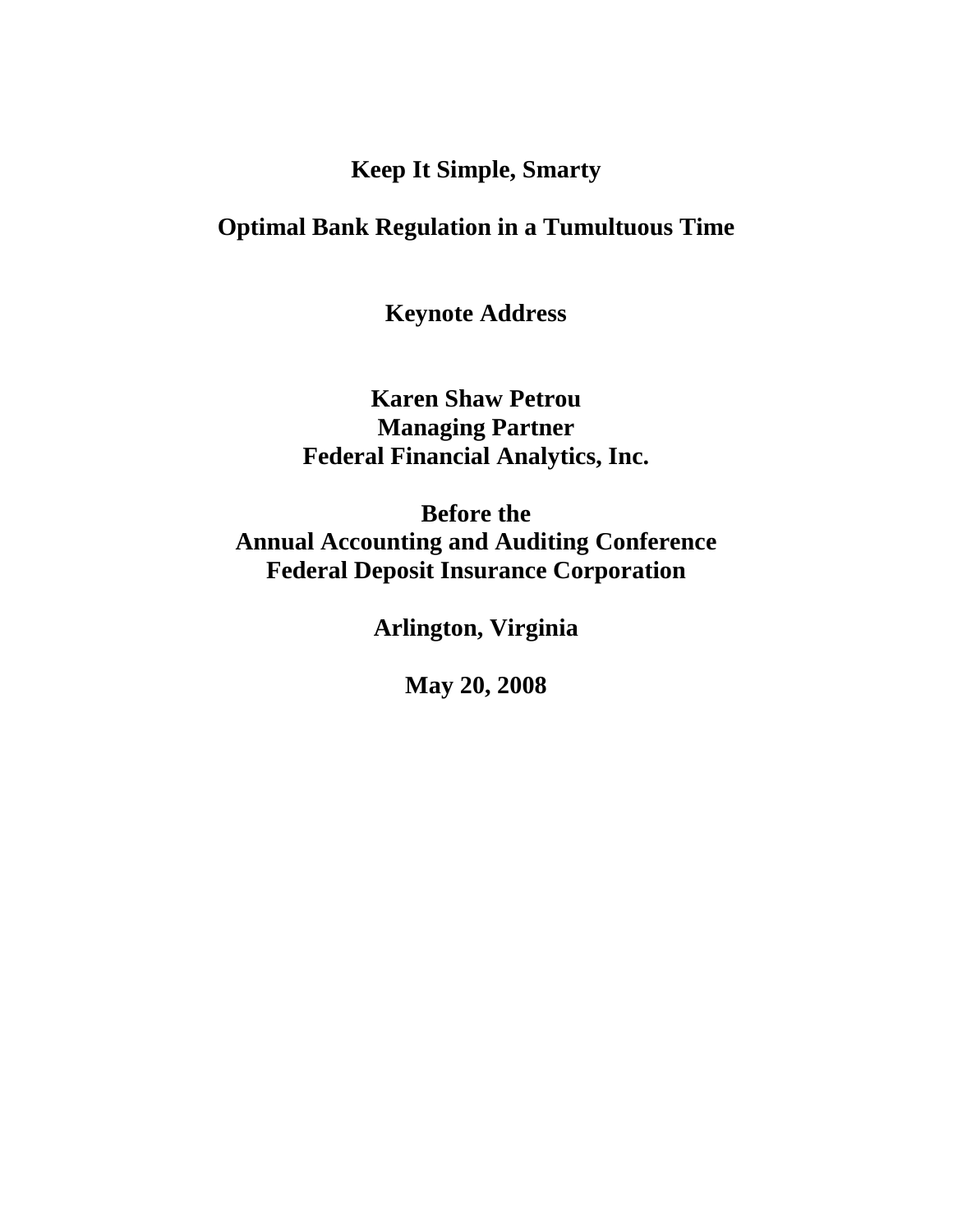It is a real pleasure to be here this morning and kick off this conference. I'd like to try to do what Carlos has asked: put critical industry developments on which you will be focusing over the next two days into the framework of broader financial-market trends to identify the challenges you will face as the banks you examine and the deposit insurance fund you run come under stress not seen in decades.

This morning, I'd like to cut through the complexity of current accounting rules to highlight two critical points. First, as accountants and advisers to the Federal Deposit Insurance Corporation, your obligation is different than that of accountants who advise publicly-traded firms. This means you can't just focus on what is or isn't GAAP – regardless of the complexities that result and the confusion this may sow. To cut through the opacity of current accounting standards to identify risk, you need to hone in on reporting that doesn't compute with larger institution and market realities – in short, to give complex reports the sniff test and advise your fellow regulators when – GAAP-right or not – accounting results point to prudential problems. We've seen all too many companies – bank and non-bank – where the books met all applicable accounting rules and showed no problems right up to the moment of collapse.

If you uncover the realities buried in complex financial reports, you will be critical to the next round of bank regulation: ensuring that complexity and nominal compliance do not cloud underlying risk. The President's Working Group on Financial Markets and your chairman, Sheila Bair, have rightly targeted complexity as a major market trend that needs immediate correction. I think you can not only enhance transparency through some of the reports under discussion, but correct a lurking problem: we'll all be buried by the new disclosures. Thus, I think two new ones – public disclosures of CAMELS ratings and a benchmarked bank comparison – should be provided by bank regulators to inform bank depositors, investors and other regulators.

Some have suggested that supervisors should only intervene when they fully understand all aspects of complex quantitative models and, to be sure, it would be nice if regulators knew as much – or even more – in these arenas as their charges. To expect this, though, is to make the best the enemy of the good in bank regulation. Sometimes, simple truths are the most compelling and you all are the ones to spot these and ensure that regulatory policy anticipates and addresses them.

## **The Green Eyeshade as Fashion Apparel**

All too often, accountants and auditors are seen as the stereotypical bean-counter – but then you knew that. You're supposed to be sitting in your little corner wearing the proverbial green eyeshade and counting nits. However, think back to the old movies in which some geezer in a green eyeshade suddenly sits up and realizes a fundamental truth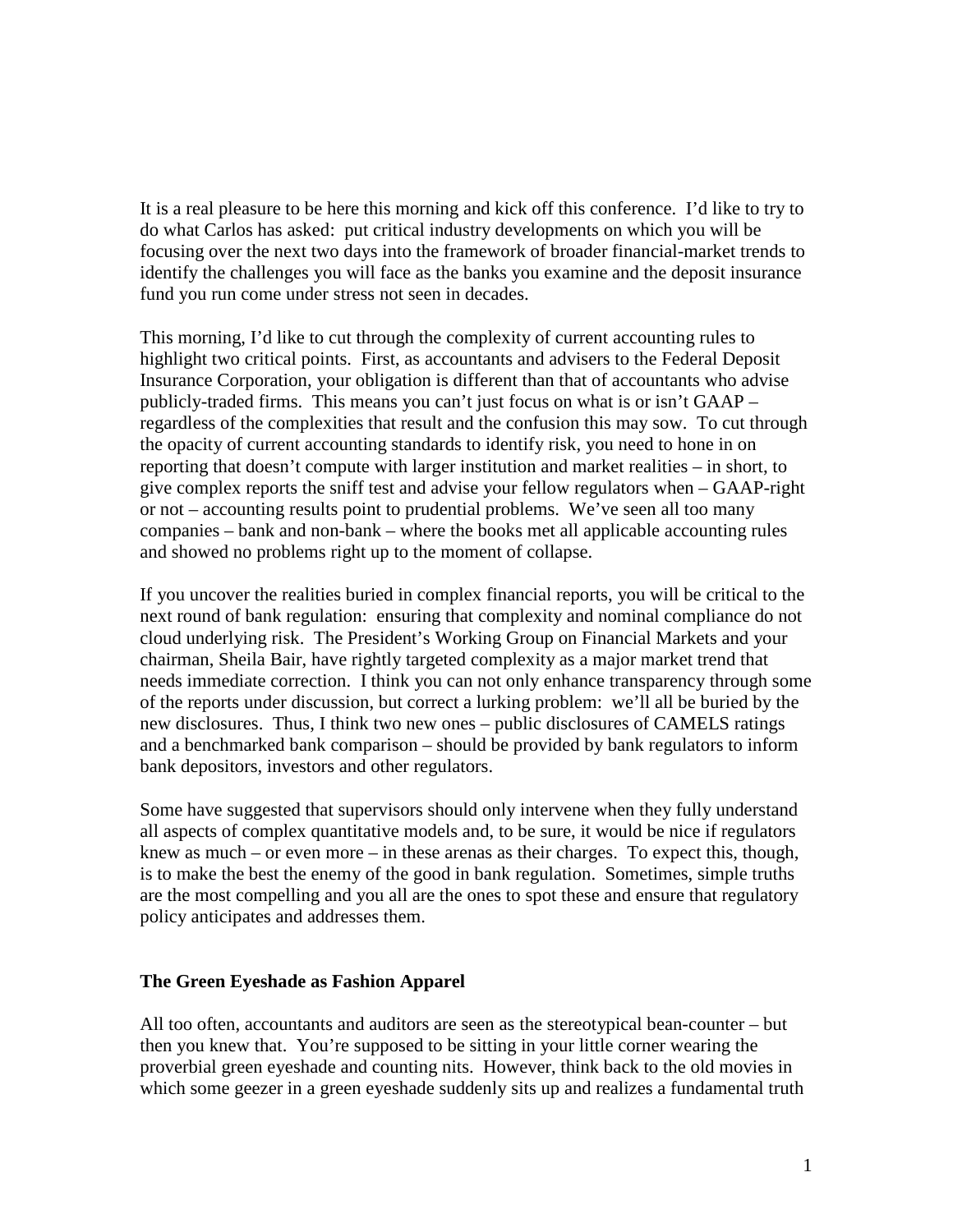hidden in plain sight. That's you – not the geezer part – you can parse complex financial reports to point to fundamental regulatory realities.

As I said, your role is different from that of an accountant for the banks you regulate. They are responsible only for ensuring GAAP-compliant reports and can rightly assist management in presenting the most favorable – albeit still truthful – picture of a firm quarter to quarter. Your responsibility – really your challenge – is to evaluate GAAPcompliant and truthful reports for emerging risks.

FAS 157 is a case in point. A published report may well meet FAS 157 in terms of appropriate segregation of assets into the right valuation categories. However, you can look through this to identify cases in which, for example, large balances of assets are transferred to determine if – GAAP-happy or not – this may point to problematic asset quality not reflected in a bank's capital and reserves. You can similarly spot cases in which large asset blocks are marked to model and – despite the fact that this may meet accounting standards – alert examiners to potential risk. Conversely, if GAAP is forcing recognition of artificial loss – as is sometimes also the case at present – you can inform examiner review of bank representations on this critical issue.

Let me point to a real-world example: Fannie Mae and Freddie Mac. Their regulator, the Office of Federal Housing Enterprise Oversight or OFHEO is required by law to make its annual examination conclusions public in reports to Congress. Up to and including its 2003 report, OFHEO saw nothing but the best of all possible worlds at each of its GSEs – repeatedly saying that every aspect of each of the GSE's operations, controls, capital adequacy, asset quality and so forth were above reproach. Indeed, Fannie's CEO at the time, Frank Raines, famously told an audience that he only wished other financialservices firms were as perfect as Fannie Mae.

At the time, of course, each of the GSEs had massive accounting and auditing problems that I think should have sent up red flags not only for their internal and external auditors, but also for the examiners and accountants at OFHEO. Case in point: Fannie Mae at the time hit its earnings targets to the hundredth of a basis point to clear huge bonuses – a complex task that resulted in a simple fact that couldn't be right. During this time period, Fannie also said its manufactured-housing paper was just dandy even though others who held it were taking big losses on comparable assets – with Fannie using an internal model blessed by its examiners to reach a completely counter-intuitive conclusion.

Although both GSEs have now cleaned up their acts, the most current – and audited results point to exactly the same variance between external reality and accounting results that should send up supervisory firecrackers. Last week, Freddie Mac announced its earnings and – seemingly alone among all the holders of subprime and Alt-A privatelabel MBS, the GSE's losses dropped. In fact, several of its reports showed considerable improvement from the fourth quarter of last year to the first quarter of 2008 even though the residential-housing market has of course seen a sharp spike in foreclosures and steep drops in house prices over the same period of time. GAAP compliant? Probably. Prudential issues? Surely.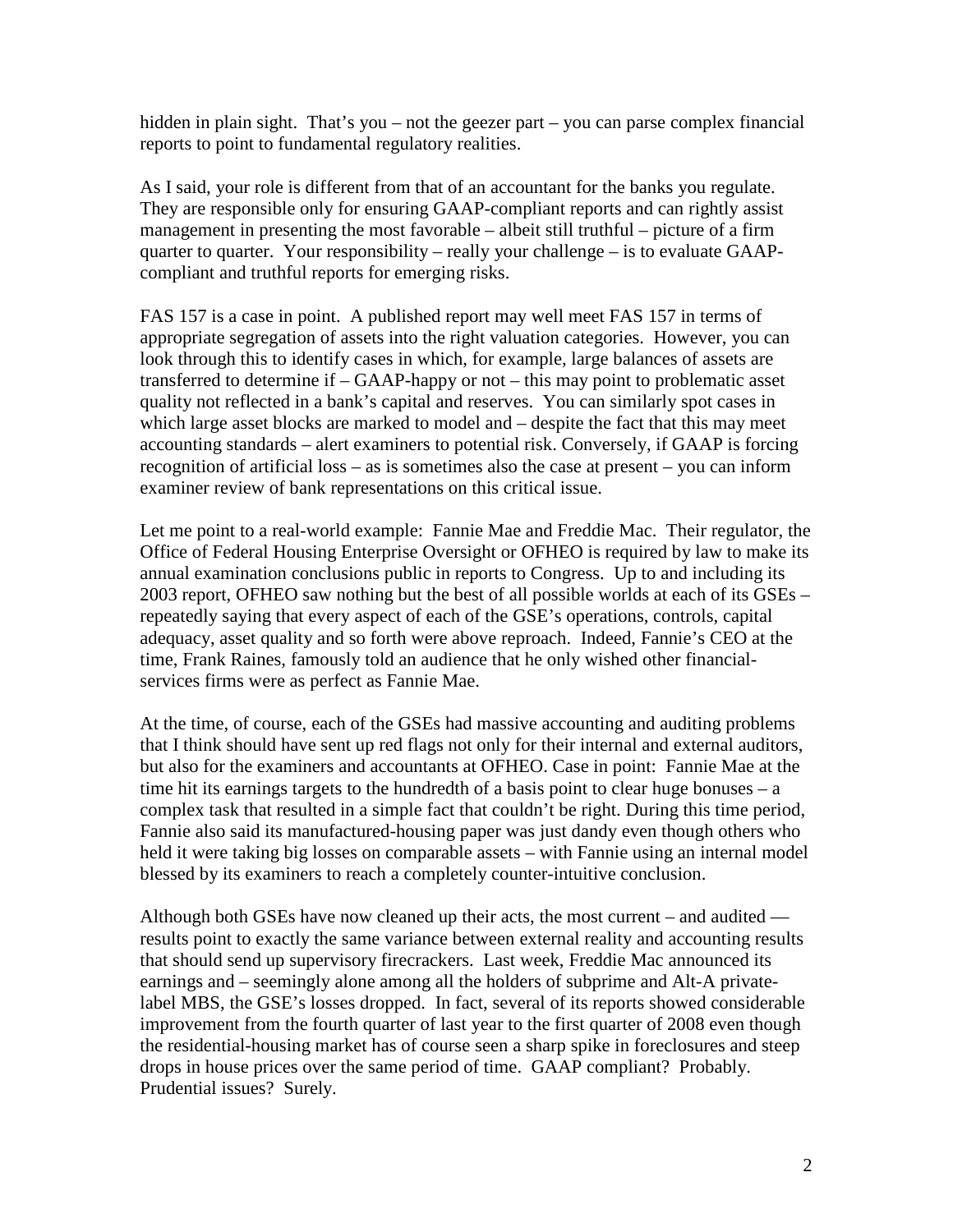## **Critical Early-Warning Indicators**

The President's Working Group and others have recommended that one of the most immediate reforms needed is transparency. It is suggested – rightly so, I think – that more information will enhance market discipline and, thus, guide regulators to emerging prudential problems. However, while more transparency is indubitably a good thing, it could have unintended and adverse consequences due to the resulting deluge of new information. Transparency may well bring new facts out for the first time, but the dumpsters of disclosures that might constitute "transparency" could easily bury them back again.

So, as you look through bank disclosures – call reports, publicly-released financials, analyst reports and all the other data you have now and will soon get – what to do? In keeping with the suggestion that simplicity is a sound principle to guide bank regulation, here are critical factors on which I urge you and other supervisors to focus:

- Capital: If you're playing with other people's money, you'll play harder and faster. We learned to considerable cost in the S&L crisis that low capital is a "heads-I-win, tails-you-lose" bet. We have since tried to correct this in regulated financial institutions, but I would argue we did a mediocre job of that because of some very large loopholes in Basel I. For example, the flat-out exception from risk-based capital for shortterm off-balance-sheet instruments was spotted a decade ago as a key cause of emerging risk. We didn't deal with it until the larger problems of Basel II were, to some extent anyway, addressed —yet another example of the best proving the enemy of the good in bank regulation. You should look through current complexities and those to come under Basel II. If something doesn't look right, it probably isn't and the capital rules related to it need to be addressed ASAP. If this drives certain financial instruments into "unregulated" markets, it's wise to remember that that's why they're called unregulated and investors should be sure they know the difference. If "unregulated" institutions enjoy the federal safety net – as now seems the case in the wake of recent Fed actions – then comparable capital rules should extend to them as well.
- Liquidity Risk: this looks very complex, but it isn't. At its heart, liquidity risk is about borrowing short to lend long. You remember that from the S&L crisis – or, at least I do. Bundle this equation up into structured investment vehicles or ABCP conduits or what you like, but it's still the same high-risk bet based on expectations about long-term market stability that never pan out. If you see complex instruments based on untested models, you can and should ensure that supervisors intervene to bring them back to economic fundamentals.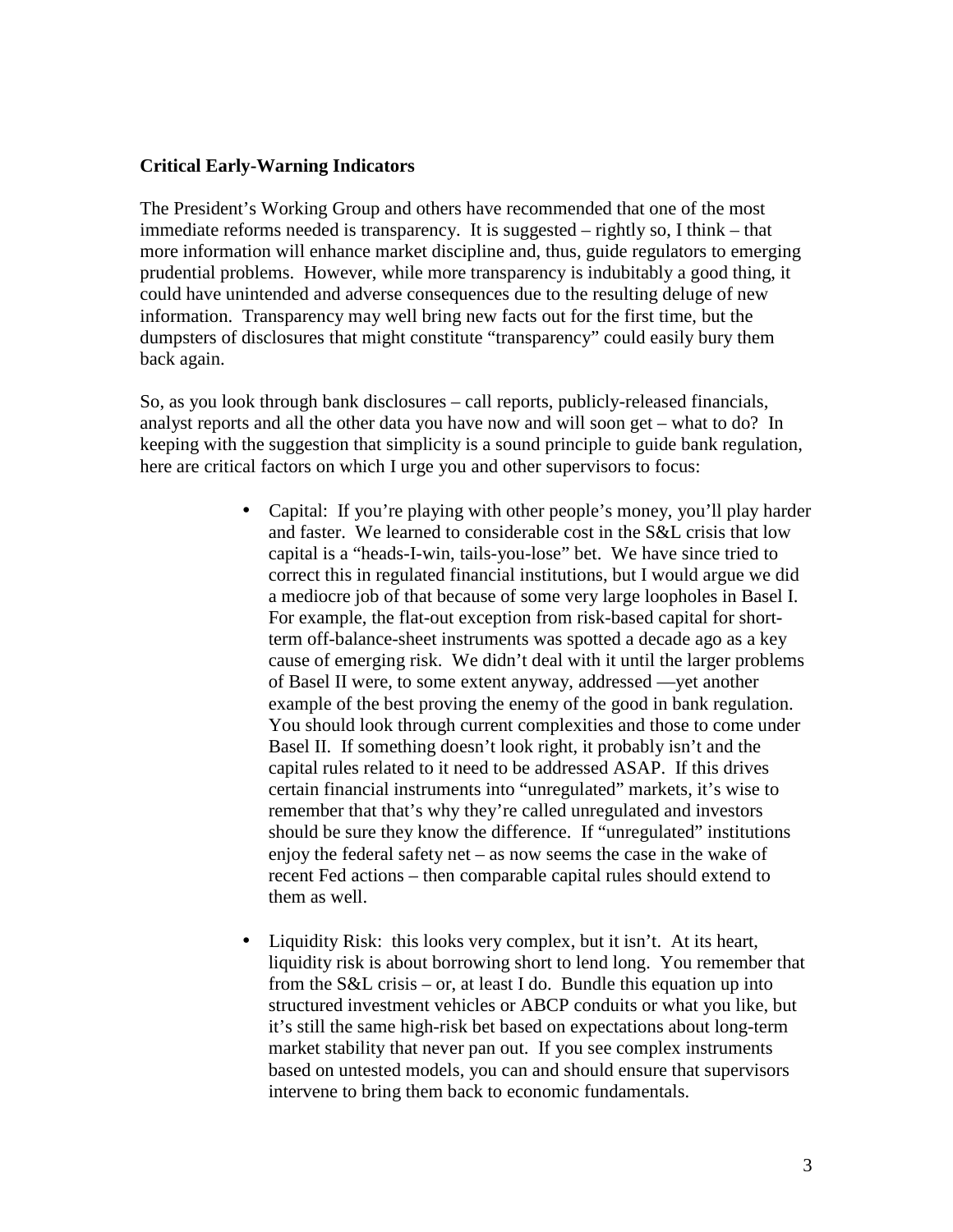- Compensation: If people get paid a lot up-front, they often won't care what happens later. When one reads about mortgage brokers getting \$20,000 in fees for each \$200,000 mortgage they closed, it's clear that something went seriously awry – at least at the banks, if not in the bars in which all these big bucks went into \$1,000 champagne. All of the bank regulators were warned as early as 2002 about growing mortgagemarket problems, but none did anything until late 2006, in part transfixed by views that somehow the market always knows more than regulators. Sometimes, it knows a whole lot less because it's getting paid so much more.
- Paying Heed to Pricing: Just as incentive compensation is a warning indicator, so too is pricing. If pricing seems wildly out of whack, it probably is. That investors were getting only basis points above LIBOR for junk tranches of complex subprime MBS was another Roman rocket across the sky. To be sure, regulators shouldn't try to govern pricing  $- a$ critical marketplace right – but when risk is no longer reckoned with, regulators must intervene to ensure that capital and reserves are at the ready.
- Ratings: This is old news, but just because something's AAA doesn't make it the equivalent of a U.S. Treasury or, if you don't like that, gold. Here too the FDIC and other regulators should have known enough to crimp the market's style. There's simply no way – and I don't care how complex a CDO is structured – to take a subprime, no-doc mortgage on an investor condo and turn 80% of its value into a AAA security. The regulators are now talking a good deal about discounting ratings, but yet still relying on them in emerging policies like the Fed's collateral criteria or those the FDIC is using for covered bonds. Capital at risk is a clear bottom line that can and should drive supervisory policy. Going back to my first point: if no one is at risk, risk will be taken.
- Reputational risk has to count: One reason regulators trusted the AAA rating was the view that the credit ratings agencies wouldn't throw their franchises to the wind by egregious conflicts of interest that led to inflated ratings. Oops. In fact, the ratings agencies have done that over and over and yet their franchises have gotten stronger and stronger. Market discipline is a chancy thing, especially if complexity obscures emerging risk. If reputational risk is to have real meaning, supervisors have to enforce it through bans on new transactions, real management and board changes and other sanctions that dearly cost those who bet the banks.

## **Making Bank Regulation Make Sense**